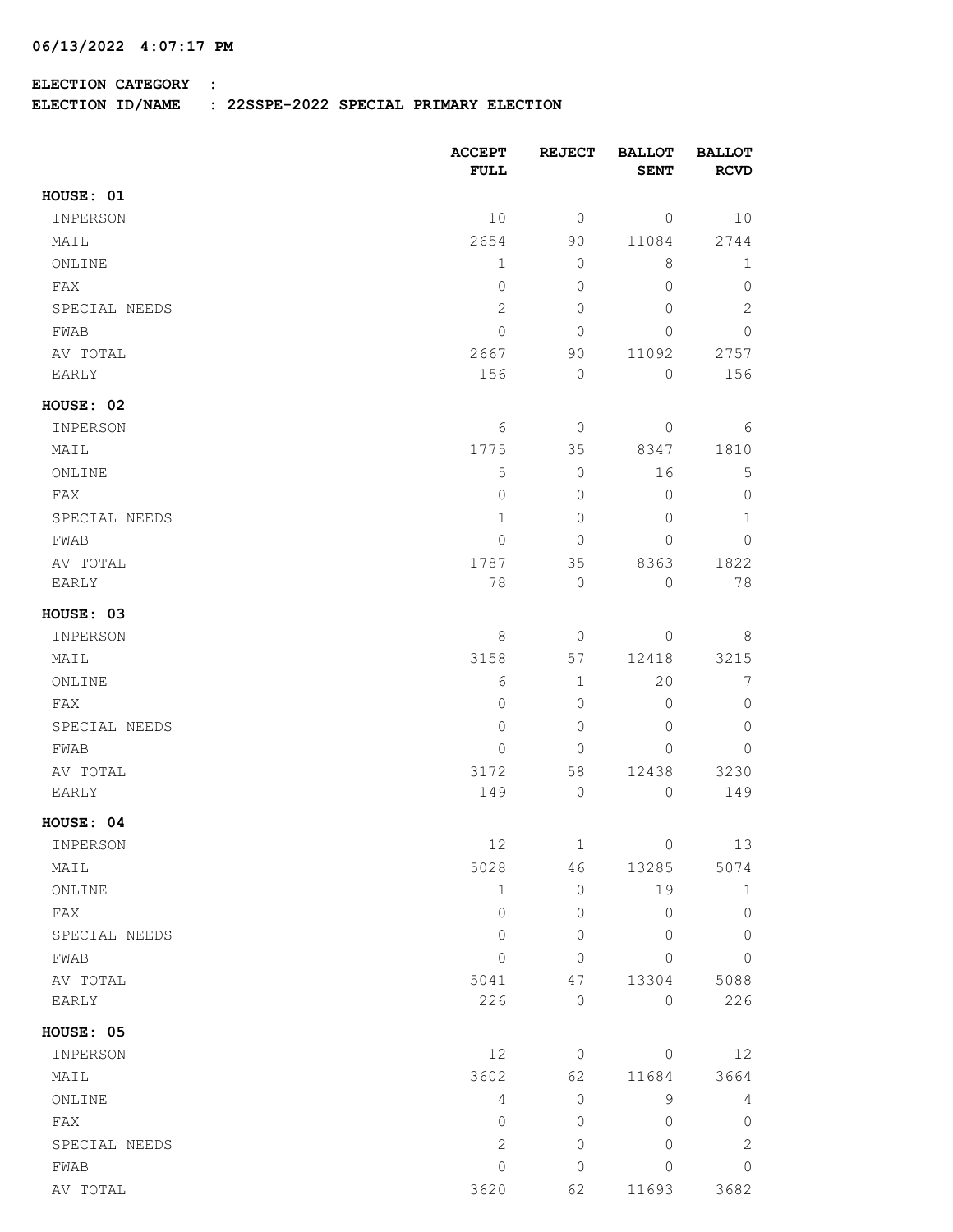| EARLY         | 170                 | $\mathbb O$         | $\circ$        | 170            |
|---------------|---------------------|---------------------|----------------|----------------|
| HOUSE: 06     |                     |                     |                |                |
| INPERSON      | 3                   | 0                   | $\circ$        | 3              |
| MAIL          | 3613                | 107                 | 12500          | 3720           |
| ONLINE        | $\mathbf{2}$        | 0                   | 9              | 2              |
| FAX           | $\mathbf 1$         | 0                   | 1              | $\mathbf 1$    |
| SPECIAL NEEDS | $\mathbf 1$         | 0                   | 0              | $\mathbf{1}$   |
| FWAB          | 0                   | 0                   | 0              | $\mathbf{0}$   |
| AV TOTAL      | 3620                | 107                 | 12510          | 3727           |
| EARLY         | 80                  | 0                   | $\mathbb O$    | 80             |
| HOUSE: 07     |                     |                     |                |                |
| INPERSON      | 12                  | 1                   | $\mathbf 0$    | 13             |
| MAIL          | 3610                | 79                  | 14218          | 3689           |
| ONLINE        | 3                   | 0                   | 14             | 3              |
| FAX           | 0                   | 0                   | $\mathbb O$    | $\mathbb O$    |
| SPECIAL NEEDS | $\mathbf{1}$        | 0                   | $\overline{0}$ | $\mathbf 1$    |
| FWAB          | 0                   | $\mathbf 0$         | $\overline{0}$ | 0              |
| AV TOTAL      | 3626                | 80                  | 14232          | 3706           |
| EARLY         | 296                 | 0                   | $\mathbf 0$    | 296            |
| HOUSE: 08     |                     |                     |                |                |
| INPERSON      | 10                  | 5                   | $\mathbf 0$    | 15             |
| MAIL          | 3957                | 98                  | 15645          | 4055           |
| ONLINE        | 0                   | 0                   | 18             | $\mathbb O$    |
| FAX           | 0                   | 0                   | $\mathbf 0$    | $\mathbf 0$    |
| SPECIAL NEEDS | 0                   | 0                   | $\overline{0}$ | $\mathbb O$    |
| FWAB          | 0                   | 0                   | $\overline{0}$ | 0              |
| AV TOTAL      | 3967                | 103                 | 15663          | 4070           |
| EARLY         | 281                 | $\mathsf O$         | $\mathbf 0$    | 281            |
| HOUSE: 09     |                     |                     |                |                |
| INPERSON      | 10                  | 1                   | $\mathbf 0$    | 11             |
| MAIL          | 4206                | 71                  | 15229          | 4277           |
| ONLINE        | $\mathbf{1}$        | 0                   | 14             | 1              |
| FAX           | $\mathsf{O}\xspace$ | 0                   | $\overline{c}$ | $\mathbb O$    |
| SPECIAL NEEDS | $\mathbb O$         | 0                   | $\overline{0}$ | $\mathbb O$    |
| FWAB          | $\mathsf{O}\xspace$ | 0                   | $\overline{0}$ | $\overline{0}$ |
| AV TOTAL      | 4217                | 72                  | 15245          | 4289           |
| EARLY         | 206                 | $\mathsf{O}\xspace$ | $\circ$        | 206            |
| HOUSE: 10     |                     |                     |                |                |
| INPERSON      | 72                  | $\overline{c}$      | $\mathbb O$    | 74             |
| MAIL          | 4324                | 111                 | 15731          | 4435           |
| ONLINE        | $\mathfrak{Z}$      | $\mathsf O$         | 19             | $\mathsf 3$    |
| FAX           | $\mathbb O$         | 0                   | $\overline{0}$ | $\mathbb O$    |
| SPECIAL NEEDS | $\mathbf{1}$        | 0                   | $\circ$        | $\mathbf{1}$   |
| FWAB          | 0                   | 0                   | $\mathbf{0}$   | $\overline{0}$ |
| AV TOTAL      | 4400                | 113                 | 15750          | 4513           |
| EARLY         | 244                 | $\mathsf{O}\xspace$ | $\circledcirc$ | 244            |
| HOUSE: 11     |                     |                     |                |                |
| INPERSON      | 18                  | 0                   | $\overline{0}$ | 18             |
| MAIL          | 4251                | 82                  | 14330          | 4333           |
| ONLINE        | $\mathbf 1$         | $\mathsf{O}\xspace$ | 12             | $\mathbf 1$    |
|               |                     |                     |                |                |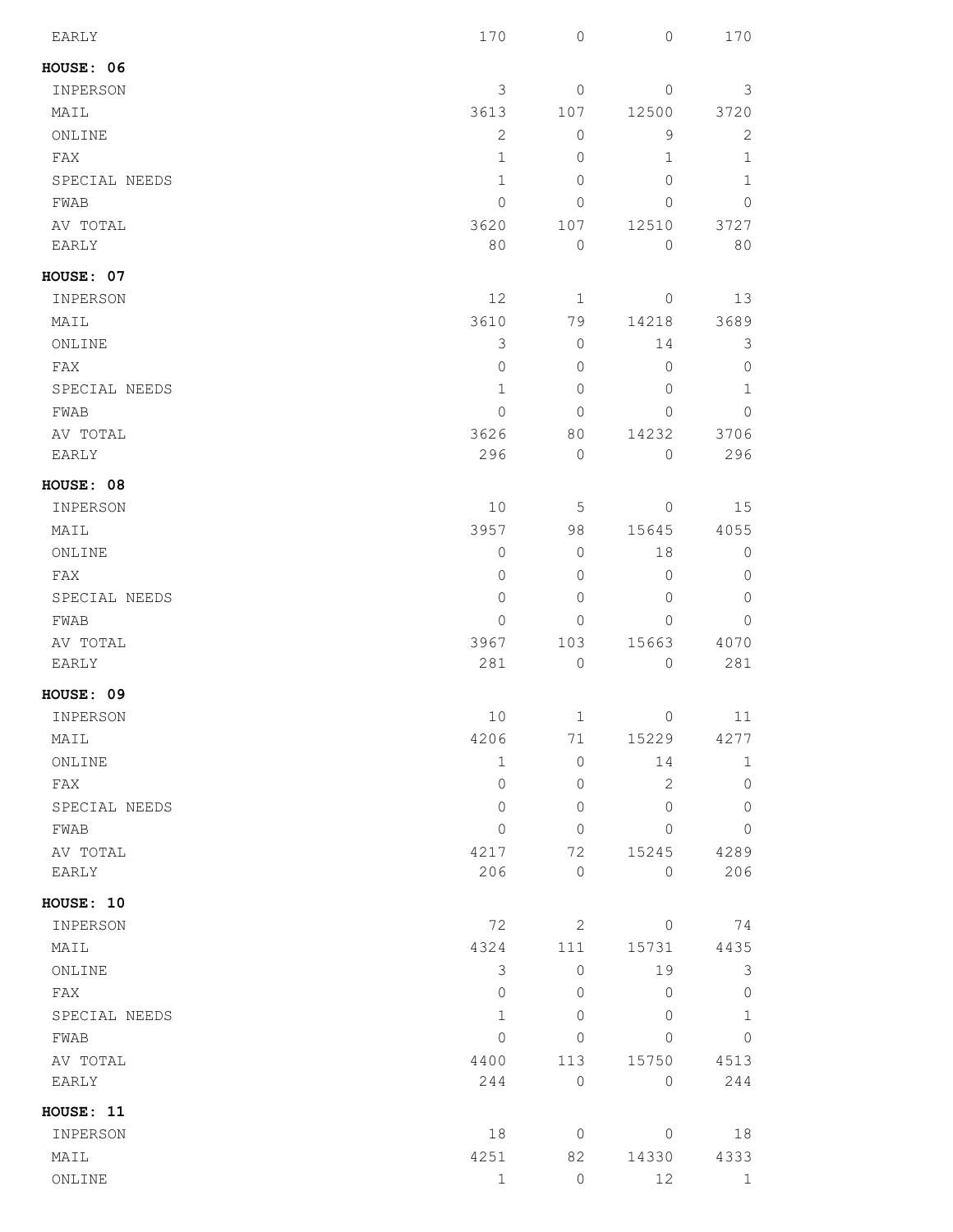| FAX           | 0                   | 0                   | 0              | $\circ$        |
|---------------|---------------------|---------------------|----------------|----------------|
| SPECIAL NEEDS | 0                   | 0                   | $\circ$        | $\mathbf{0}$   |
| FWAB          | $\mathbf{0}$        | 0                   | $\Omega$       | $\mathbf 0$    |
| AV TOTAL      | 4270                | 82                  | 14342          | 4352           |
| <b>EARLY</b>  | 340                 | $\circ$             | $\mathbf{0}$   | 340            |
| HOUSE: 12     |                     |                     |                |                |
| INPERSON      | 24                  | $\mathbf{1}$        | $\mathbf 0$    | 25             |
| MAIL          | 4669                | 119                 | 14936          | 4788           |
| ONLINE        | $\mathbf{2}$        | $\circ$             | 14             | 2              |
| FAX           | 0                   | $\overline{0}$      | $\circ$        | $\circledcirc$ |
| SPECIAL NEEDS | $\mathbf{0}$        | $\Omega$            | $\circ$        | $\circ$        |
| FWAB          | 0                   | 0                   | $\Omega$       | $\circ$        |
| AV TOTAL      | 4695                | 120                 | 14950          | 4815           |
| EARLY         | 217                 | $\circ$             | $\circ$        | 217            |
| HOUSE: 13     |                     |                     |                |                |
| INPERSON      | 18                  | $\mathbf{1}$        | $\circ$        | 19             |
| MAIL          | 2305                | 111                 | 10055          | 2416           |
| ONLINE        | 0                   | $\mathsf{O}\xspace$ | 15             | $\circledcirc$ |
| FAX           | 0                   | 0                   | 0              | $\circ$        |
| SPECIAL NEEDS | 0                   | 0                   | 0              | $\circ$        |
| FWAB          | $\mathbf{0}$        | 0                   | $\circ$        | $\circ$        |
| AV TOTAL      | 2323                | 112                 | 10070          | 2435           |
| EARLY         | 10                  | $\mathbb O$         | $\circledcirc$ | $10$           |
| HOUSE: 14     |                     |                     |                |                |
| INPERSON      | 53                  | $\circ$             | 0              | 53             |
| MAIL          | 4533                | 107                 | 14093          | 4640           |
| ONLINE        | 4                   | 0                   | 16             | 4              |
| FAX           | 0                   | 0                   | $\mathbf 0$    | $\circledcirc$ |
| SPECIAL NEEDS | 0                   | 0                   | 0              | $\circledcirc$ |
| <b>FWAB</b>   | $\mathbf{0}$        | 0                   | 0              | 0              |
| AV TOTAL      | 4590                | 107                 | 14109          | 4697           |
| EARLY         | 25                  | $\circ$             | $\circ$        | 25             |
| HOUSE: 15     |                     |                     |                |                |
| INPERSON      | $\circ$             | $\circ$             | $\circ$        | $\overline{0}$ |
| MAIL          | 1353                | 77                  | 9439           | 1430           |
| ONLINE        | $\mathbf{1}$        | $\mathbb O$         | 9              | $\mathbf{1}$   |
| FAX           | $\circ$             | $\circ$             | 0              | $\circ$        |
| SPECIAL NEEDS | 0                   | $\circ$             | $\Omega$       | $\mathbf{0}$   |
| FWAB          | $\mathsf{O}\xspace$ | $\circ$             | $\circ$        | $\circ$        |
| AV TOTAL      | 1354                | 77                  | 9448           | 1431           |
| EARLY         | 35                  | $\mathbb O$         | $\circledcirc$ | 35             |
| HOUSE: 16     |                     |                     |                |                |
| INPERSON      | $\circ$             | $\circ$             | $\mathbf{0}$   | $\circ$        |
| MAIL          | 2573                | 146                 | 12225          | 2719           |
| ONLINE        | $\overline{2}$      | $\circ$             | 12             | $\mathbf{2}$   |
| FAX           | $\overline{0}$      | $\circ$             | $\circ$        | $\circ$        |
| SPECIAL NEEDS | $\mathsf{O}\xspace$ | 0                   | 0              | $\circ$        |
| FWAB          | $\overline{0}$      | 0                   | $\Omega$       | $\mathbf{0}$   |
| AV TOTAL      | 2575                | 146                 | 12237          | 2721           |
| EARLY         | 61                  | $\mathbb O$         | $\circ$        | 61             |
|               |                     |                     |                |                |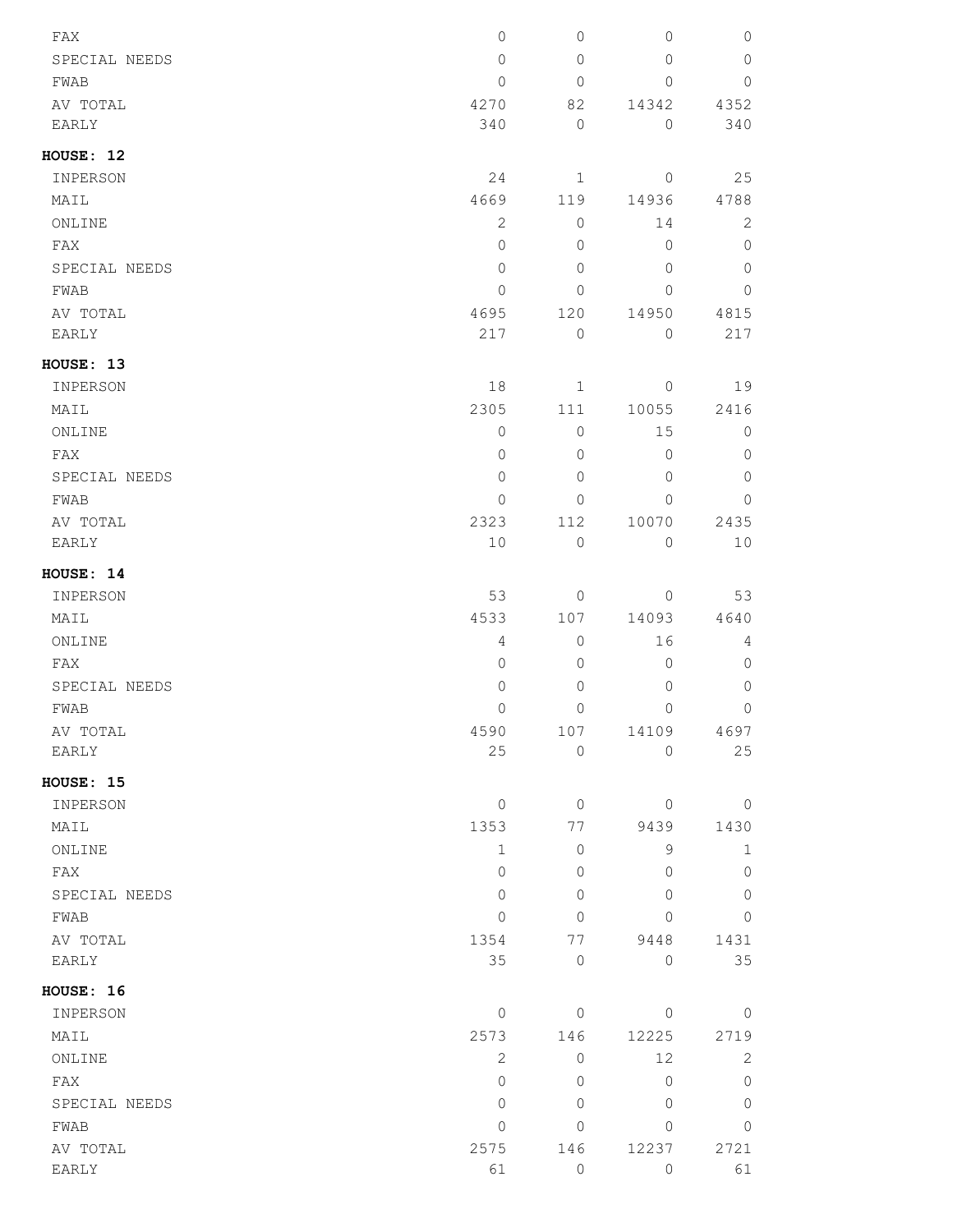| HOUSE: 17     |                |                |                     |                     |
|---------------|----------------|----------------|---------------------|---------------------|
| INPERSON      | $\mathbf{2}$   | $\circ$        | $\mathsf{O}\xspace$ | 2                   |
| MAIL          | 2234           | 119            | 10693               | 2353                |
| ONLINE        | $\mathbf 1$    | $\mathbb O$    | 10                  | $\mathbf 1$         |
| FAX           | 0              | $\mathsf{O}$   | 0                   | $\mathbf 0$         |
| SPECIAL NEEDS | $\circ$        | $\mathbf{0}$   | $\mathbf{0}$        | 0                   |
| FWAB          | 0              | 0              | $\mathbf{0}$        | 0                   |
| AV TOTAL      | 2237           | 119            | 10703               | 2356                |
| <b>EARLY</b>  | 56             | $\circ$        | $\circ$             | 56                  |
| HOUSE: 18     |                |                |                     |                     |
| INPERSON      | 4              | $\circ$        | $\circ$             | 4                   |
| MAIL          | 2635           | 177            | 11439               | 2812                |
| ONLINE        | 5              | $\mathbb O$    | 13                  | $\mathsf S$         |
| FAX           | $\circ$        | 0              | $\mathbf{0}$        | $\mathbf 0$         |
| SPECIAL NEEDS | $\overline{0}$ | 0              | $\mathbf{0}$        | $\mathbf{0}$        |
| FWAB          | $\circ$        | 0              | 0                   | 0                   |
| AV TOTAL      | 2644           | 177            | 11452               | 2821                |
| EARLY         | 96             | 0              | $\mathsf{O}\xspace$ | 96                  |
|               |                |                |                     |                     |
| HOUSE: 19     |                |                |                     |                     |
| INPERSON      | 1              | 0              | $\mathbf 0$         | $\mathbf{1}$        |
| MAIL          | 1525           | 151            | 9945                | 1676                |
| ONLINE        | $\overline{0}$ | $\overline{0}$ | 2                   | $\mathbf 0$         |
| FAX           | $\overline{0}$ | $\circ$        | $\mathbf{0}$        | $\mathbb O$         |
| SPECIAL NEEDS | $\circ$        | $\circ$        | $\circ$             | $\mathbf 0$         |
| FWAB          | 0              | 0              | $\overline{0}$      | $\circ$             |
| AV TOTAL      | 1526           | 151            | 9947                | 1677                |
| EARLY         | 35             | $\mathbb O$    | $\mathsf{O}\xspace$ | 35                  |
| HOUSE: 20     |                |                |                     |                     |
| INPERSON      | 7              | $\circ$        | $\circ$             | 7                   |
| MAIL          | 2579           | 148            | 10610               | 2727                |
| ONLINE        | 7              | $\mathbb O$    | 20                  | 7                   |
| FAX           | 0              | 0              | $\mathsf{O}\xspace$ | $\mathsf{O}\xspace$ |
| SPECIAL NEEDS | 0              | 0              | $\mathbf{0}$        | $\mathbb O$         |
| FWAB          | 0              | 0              | $\mathbf{0}$        | $\overline{0}$      |
| AV TOTAL      | 2593           | 148            | 10630               | 2741                |
| <b>EARLY</b>  | 101            | $\mathsf{O}$   | $\circ$             | 101                 |
| HOUSE: 21     |                |                |                     |                     |
| INPERSON      | 3              | $\circ$        | $\circ$             | 3                   |
| MAIL          | 3523           | 125            | 12708               | 3648                |
| ONLINE        | 3              | $\circ$        | 17                  | 3                   |
| FAX           | $\overline{0}$ | $\overline{0}$ | $\overline{0}$      | $\mathbb O$         |
| SPECIAL NEEDS | $\mathbf{1}$   | $\mathsf{O}$   | $\mathbf{0}$        | $\mathbf 1$         |
| FWAB          | $\circ$        | 0              | 0                   | 0                   |
| AV TOTAL      | 3530           | 125            | 12725               | 3655                |
| EARLY         | 77             | $\mathbb O$    | $\mathsf{O}\xspace$ | 77                  |
|               |                |                |                     |                     |
| HOUSE: 22     |                |                |                     |                     |
| INPERSON      | 4              | $\circ$        | $\circ$             | 4                   |
| MAIL          | 3533           | 133            | 13420               | 3666                |
| ONLINE        | $\mathbb O$    | $\mathbb O$    | 8                   | $\circ$             |
| FAX           | 0              | $\mathbb O$    | $\mathsf{O}\xspace$ | $\overline{0}$      |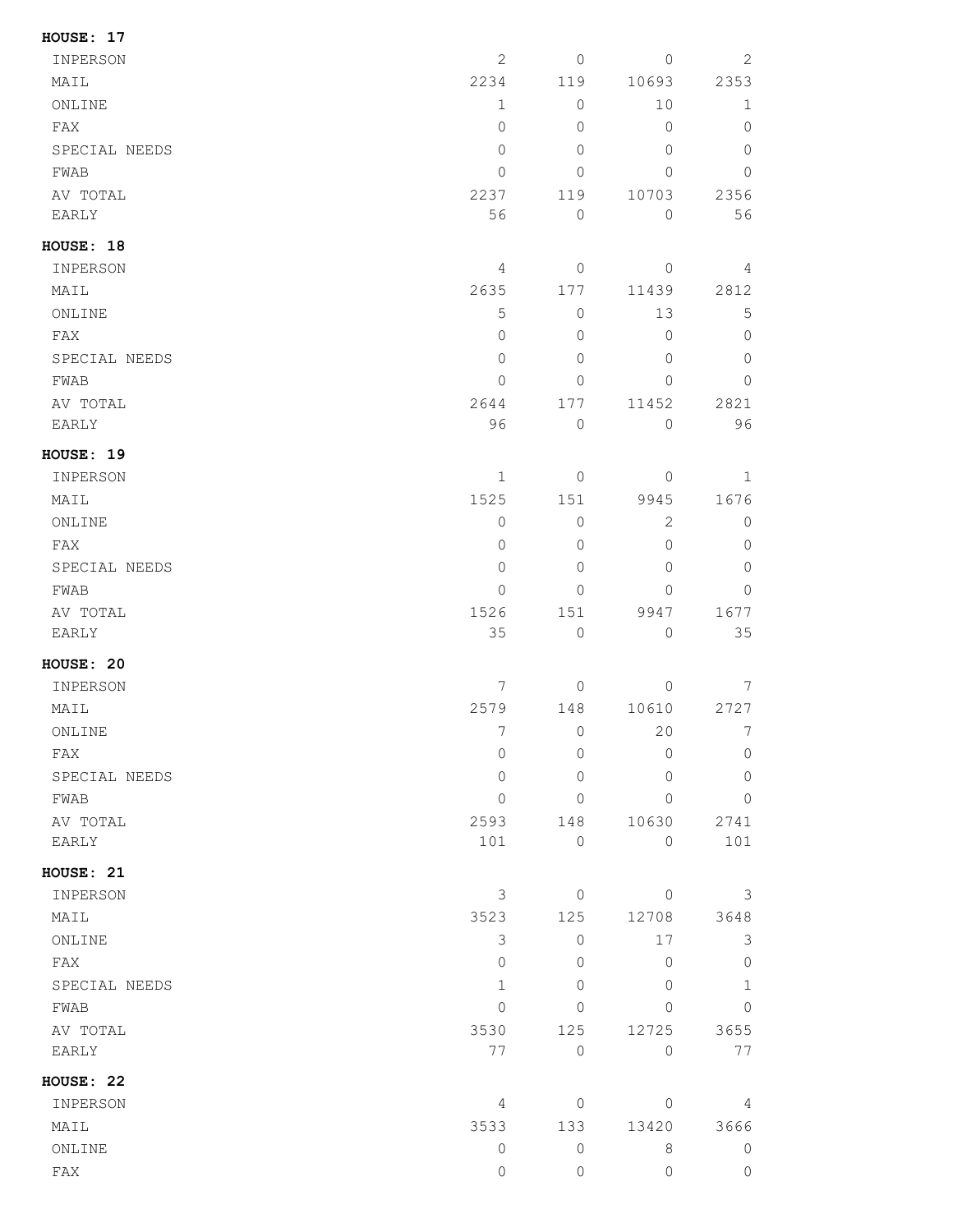| SPECIAL NEEDS         | $\circ$        | $\circ$             | $\mathbf 0$         | $\circ$           |
|-----------------------|----------------|---------------------|---------------------|-------------------|
| FWAB                  | $\circ$        | $\circ$             | $\mathbf{0}$        | $\circ$           |
| AV TOTAL              | 3537           | 133                 | 13428               | 3670              |
| EARLY                 | 58             | $\mathsf{O}$        | $\circ$             | 58                |
| HOUSE: 23             |                |                     |                     |                   |
| INPERSON              | 1              | 1                   | $\mathbf 0$         | $\mathbf{2}$      |
| MAIL                  | 2455           | 152                 | 12114               | 2607              |
| ONLINE                | $\mathbf 1$    | 0                   | 4                   | 1                 |
| FAX                   | $\circ$        | 0                   | $\mathbf{0}$        | $\mathbb O$       |
| SPECIAL NEEDS         | $\circ$        | $\mathbf 0$         | $\mathbf{0}$        | $\mathbb O$       |
| FWAB                  | 0              | 0                   | 0                   | $\mathbf{0}$      |
| AV TOTAL              | 2457           | 153                 | 12118               | 2610              |
| EARLY                 | $4\,8$         | 0                   | $\mathbb O$         | 48                |
|                       |                |                     |                     |                   |
| HOUSE: 24<br>INPERSON | $\mathbf{2}$   | 0                   | $\overline{0}$      | 2                 |
| MAIL                  | 4169           | 124                 | 13420               | 4293              |
|                       |                |                     | 7                   |                   |
| ONLINE                | 3              | 0                   |                     | 3                 |
| FAX                   | $\circ$        | $\circ$             | 0                   | $\mathbb O$       |
| SPECIAL NEEDS         | 0              | 0                   | 0                   | $\mathbb O$       |
| FWAB                  | 0              | 0                   | $\Omega$            | $\circ$           |
| AV TOTAL              | 4174           | 124                 | 13427               | 4298              |
| EARLY                 | 79             | $\circ$             | 0<br>$\mathbf 0$    | 79<br>$\mathbb O$ |
| QUESTIONED            | $\circ$        | $\mathsf{O}$        |                     |                   |
| HOUSE: 25             |                |                     |                     |                   |
| INPERSON              | 0              | $\mathbf 1$         | $\overline{0}$      | 1                 |
| MAIL                  | 3187           | 171                 | 13280               | 3358              |
| ONLINE                | $\mathbf 1$    | 0                   | 6                   | $\mathbf 1$       |
| FAX                   | 0              | 0                   | 0                   | $\mathbb O$       |
| SPECIAL NEEDS         | 0              | 0                   | 0                   | $\mathbb O$       |
| FWAB                  | 0              | 0                   | 0                   | $\mathbf 0$       |
| AV TOTAL              | 3188           | 172                 | 13286               | 3360              |
| EARLY                 | 66             | $\mathsf O$         | 0                   | 66                |
| <b>HOUSE: 26</b>      |                |                     |                     |                   |
| INPERSON              | 3              | $\mathbf{1}$        | $\circ$             | 4                 |
| MAIL                  | 3937           | 144                 | 13795               | 4081              |
| ONLINE                | $\mathbf{2}$   | $\circ$             | 11                  | 2                 |
| FAX                   | $\mathbf{0}$   | 0                   | $\mathbf{0}$        | $\circledcirc$    |
| SPECIAL NEEDS         | $\overline{0}$ | 0                   | $\overline{0}$      | $\circledcirc$    |
| FWAB                  | $\mathbf{0}$   | 0                   | $\overline{0}$      | $\circ$           |
| AV TOTAL              | 3942           | 145                 | 13806               | 4087              |
| EARLY                 | 101            | $\mathsf{O}\xspace$ | $\mathbf{0}$        | 101               |
| HOUSE: 27             |                |                     |                     |                   |
| INPERSON              | 3              | 0                   | $\mathsf{O}\xspace$ | 3                 |
| MAIL                  | 3368           | 156                 | 13326               | 3524              |
| ONLINE                | $\mathbf 0$    | $\mathsf{O}\xspace$ | 12                  | $\mathbb O$       |
| FAX                   | $\overline{0}$ | 0                   | $\circ$             | $\circ$           |
| SPECIAL NEEDS         | $\mathbb O$    | 0                   | 0                   | $\circ$           |
| FWAB                  | $\mathbf 0$    | 0                   | $\mathbf{0}$        | $\circ$           |
| AV TOTAL              | 3371           | 156                 | 13338               | 3527              |
| EARLY                 | 54             | $\mathsf{O}\xspace$ | $\circ$             | 54                |
|                       |                |                     |                     |                   |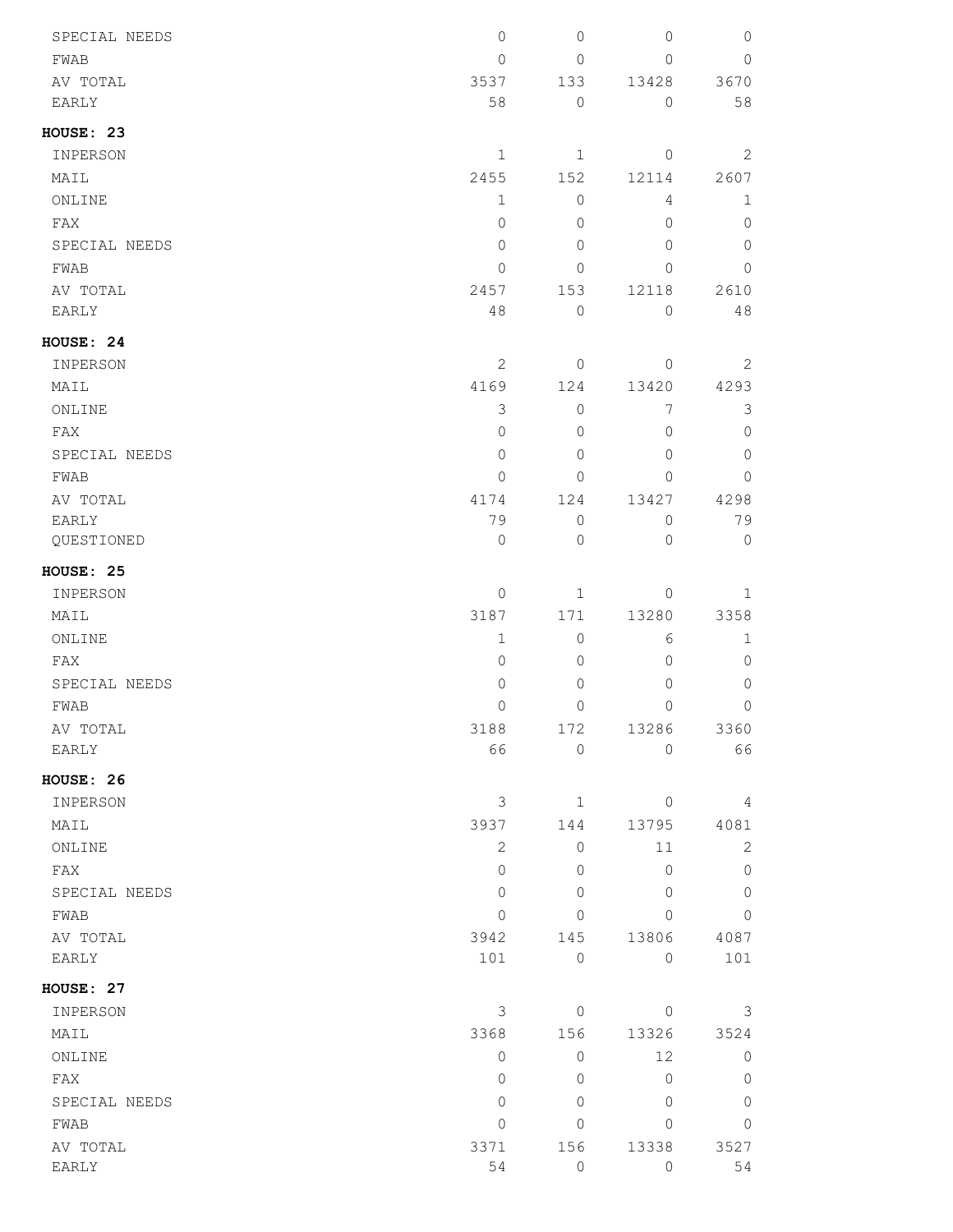| HOUSE: 28         |                        |                            |                       |                            |
|-------------------|------------------------|----------------------------|-----------------------|----------------------------|
| INPERSON          | 4                      | $\mathsf{O}$               | $\mathsf{O}\xspace$   | $\overline{4}$             |
| MAIL              | 5806                   | 141                        | 15039                 | 5947                       |
| ONLINE            | 5                      | $\mathbb O$                | 21                    | $\mathsf S$                |
| FAX               | 0                      | $\mathsf{O}$               | 0                     | $\mathbb O$                |
| SPECIAL NEEDS     | $\circ$                | $\mathbf{0}$               | $\mathbf{0}$          | 0                          |
| FWAB              | 0                      | 0                          | $\mathbf{0}$          | $\mathbf 0$                |
| AV TOTAL          | 5815                   | 141                        | 15060                 | 5956                       |
| EARLY             | 97                     | $\mathsf{O}$               | $\circ$               | 97                         |
| HOUSE: 29         |                        |                            |                       |                            |
| INPERSON          | 31                     | $\circ$                    | $\circ$               | 31                         |
| MAIL              | 4590                   | 80                         | 14361                 | 4670                       |
| ONLINE            | $\overline{4}$         | $\mathsf{O}$               | 13                    | 4                          |
| FAX               | $\circ$                | $\circ$                    | $\mathbf{0}$          | $\mathbf 0$                |
| SPECIAL NEEDS     | $\overline{0}$         | 0                          | $\mathbf{0}$          | $\mathbf 0$                |
| FWAB              | $\circ$                | $\mathbf 0$                | 0                     | 0                          |
| AV TOTAL          | 4625                   | 80                         | 14374                 | 4705                       |
| EARLY             | 94                     | $\mathsf{O}$               | $\mathsf{O}\xspace$   | 94                         |
| HOUSE: 30         |                        |                            |                       |                            |
| INPERSON          | 52                     | $\circ$                    | $\mathbf 0$           | 52                         |
| MAIL              | 3932                   | 91                         | 14373                 | 4023                       |
| ONLINE            | $\mathbf{2}$           | $\overline{0}$             | $\mathsf 9$           | $\mathbf{2}$               |
| FAX               | $\mathbb O$            | $\circ$                    | $\mathbf{0}$          | $\mathbb O$                |
| SPECIAL NEEDS     | $\mathbb O$            | $\mathsf{O}$               | $\mathbf{0}$          | $\overline{0}$             |
| FWAB              | 0                      | $\circ$                    | 0                     | $\circ$                    |
| AV TOTAL          | 3986                   | 91                         | 14382                 | 4077                       |
| EARLY             | 121                    | $\mathbb O$                | $\mathsf{O}\xspace$   | 121                        |
| HOUSE: 31         |                        |                            |                       |                            |
| INPERSON          | 6                      | $\circ$                    | $\circ$               | 6                          |
| MAIL              | 5668                   | 110                        | 16236                 | 5778                       |
| ONLINE            | $\mathbf{2}$           | $\mathbb O$                | 11                    | 2                          |
| FAX               | 0                      | 0                          | $\mathsf{O}\xspace$   | $\mathsf{O}\xspace$        |
| SPECIAL NEEDS     | 1                      | 0                          | $\overline{0}$        | $\mathbf 1$                |
| FWAB              | $\mathbb O$            | 0                          | 0                     | $\mathbb O$                |
| AV TOTAL          | 5677                   | 110                        | 16247                 | 5787                       |
| <b>EARLY</b>      | 215                    | $\mathsf{O}\xspace$        | $\circ$               | 215                        |
|                   |                        |                            |                       |                            |
| HOUSE: 32         | 50                     | $\circ$                    | $\circ$               | 50                         |
| INPERSON<br>MAIL  |                        |                            |                       |                            |
|                   | 2714<br>$\overline{4}$ | 52                         | 11561                 | 2766                       |
| ONLINE            | $\overline{0}$         | $\mathbb O$                | 10<br>$\overline{0}$  | 4                          |
| FAX               | $\mathbb O$            | $\mathbb O$<br>$\mathbb O$ | $\mathbf{0}$          | $\mathbb O$<br>$\mathbf 0$ |
| SPECIAL NEEDS     |                        |                            |                       |                            |
| FWAB              | $\circ$                | $\circ$<br>52              | 0                     | 0                          |
| AV TOTAL<br>EARLY | 2768<br>4              | $\mathbb O$                | 11571<br>$\mathsf{O}$ | 2820<br>4                  |
|                   |                        |                            |                       |                            |
| HOUSE: 33         |                        |                            |                       |                            |
| INPERSON          | 58                     | 3                          | $\circ$               | 61                         |
| MAIL              | 4608                   | 75                         | 13888                 | 4683                       |
| ONLINE            | $\overline{4}$         | $\mathbb O$                | 23                    | 4                          |
| FAX               | 0                      | $\mathbb O$                | $\mathsf{O}\xspace$   | $\mathbb O$                |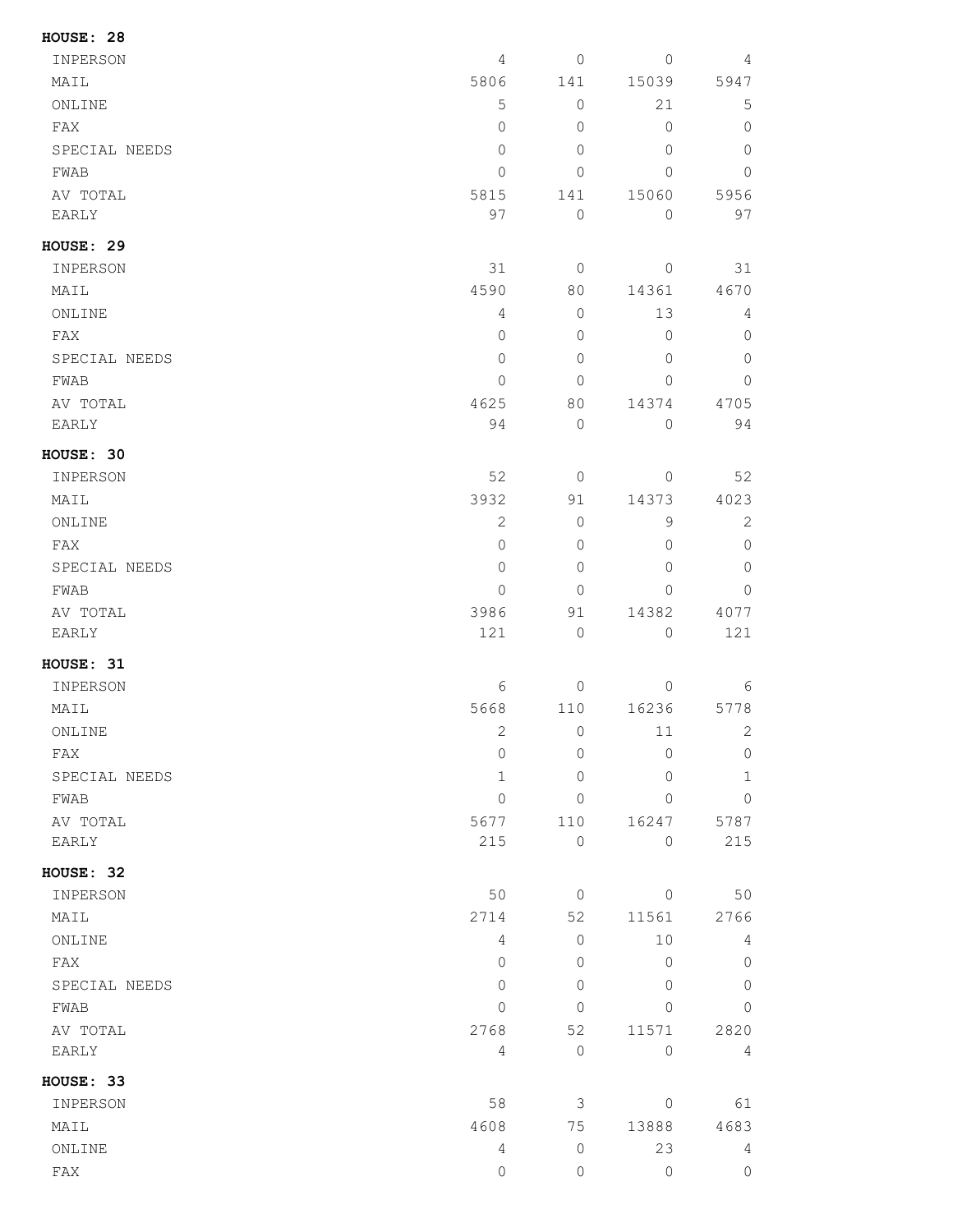| SPECIAL NEEDS | $\mathbb O$    | $\circ$      | $\mathbb O$  | $\circ$        |
|---------------|----------------|--------------|--------------|----------------|
| FWAB          | $\mathbf 0$    | $\mathbf 0$  | $\mathbb O$  | $\mathbb O$    |
| AV TOTAL      | 4670           | 78           | 13911        | 4748           |
| EARLY         | 201            | 0            | $\circ$      | 201            |
| HOUSE: 34     |                |              |              |                |
| INPERSON      | 10             | $\circ$      | $\circ$      | 10             |
| MAIL          | 4565           | 79           | 14237        | 4644           |
| ONLINE        | $1\,$          | $\mathbb O$  | 6            | $\mathbf 1$    |
| FAX           | $\mathbb O$    | $\circ$      | $\circ$      | $\mathbb O$    |
| SPECIAL NEEDS | $\mathbb O$    | 0            | $\mathbb O$  | $\mathbb O$    |
| FWAB          | 0              | $\mathbf{0}$ | $\circ$      | $\mathbf 0$    |
| AV TOTAL      | 4576           | 79           | 14243        | 4655           |
| EARLY         | 268            | $\mathbb O$  | $\mathbb O$  | 268            |
| HOUSE: 35     |                |              |              |                |
| INPERSON      | 58             | $\mathbf{1}$ | $\circ$      | 59             |
| MAIL          | 3989           | 130          | 13486        | 4119           |
| ONLINE        | 2              | $\mathbb O$  | 9            | $\mathbf{2}$   |
| FAX           | 0              | 0            | $\mathbf 0$  | $\mathbb O$    |
| SPECIAL NEEDS | $\mathbb O$    | 0            | $\mathbf 0$  | $\mathbf 0$    |
| FWAB          | 0              | 0            | $\mathbf{0}$ | $\circ$        |
| AV TOTAL      | 4049           | 131          | 13495        | 4180           |
| EARLY         | 5              | 0            | $\mathbb O$  | $\mathsf S$    |
| HOUSE: 36     |                |              |              |                |
| INPERSON      | 71             | $\circ$      | $\mathbb O$  | 71             |
| MAIL          | 3201           | 88           | 13252        | 3289           |
| ONLINE        | $\mathbf 1$    | 0            | 4            | $\mathbf 1$    |
| FAX           | $\mathbb O$    | 0            | $\circ$      | $\mathbb O$    |
| SPECIAL NEEDS | 0              | 0            | $\mathbf 0$  | $\mathbb O$    |
| FWAB          | 0              | 0            | $\mathbf 0$  | $\mathbf 0$    |
| AV TOTAL      | 3273           | 88           | 13256        | 3361           |
| EARLY         | $\mathbf 1$    | $\mathbb O$  | $\circ$      | $\mathbf 1$    |
| HOUSE: 37     |                |              |              |                |
| INPERSON      | $\circ$        | 0            | $\circ$      | $\circ$        |
| MAIL          | 1290           | 179          | 8962         | 1469           |
| ONLINE        | 1              | 0            | $\mathbf 1$  | 1              |
| FAX           | $\Omega$       | 0            | $\Omega$     | $\mathbf 0$    |
| SPECIAL NEEDS | $\overline{0}$ | 0            | 0            | $\mathbb O$    |
| FWAB          | 0              | 0            | $\mathbf{0}$ | 0              |
| AV TOTAL      | 1291           | 179          | 8963         | 1470           |
| EARLY         | 5              | 0            | 0            | 5              |
| HOUSE: 38     |                |              |              |                |
| INPERSON      | $\circ$        | $\circ$      | 0            | $\circ$        |
| MAIL          | 1693           | 356          | 11057        | 2049           |
| ONLINE        | $\mathbf{0}$   | 0            | 2            | $\circ$        |
| FAX           | $\overline{0}$ | $\circ$      | $\circ$      | $\mathbb O$    |
| SPECIAL NEEDS | $\mathbf 0$    | 0            | $\circ$      | $\circ$        |
| FWAB          | 0              | 0            | $\mathbf{0}$ | $\circ$        |
| AV TOTAL      | 1693           | 356          | 11059        | 2049           |
| EARLY         | 4              | 0            | $\circ$      | $\overline{4}$ |
|               |                |              |              |                |